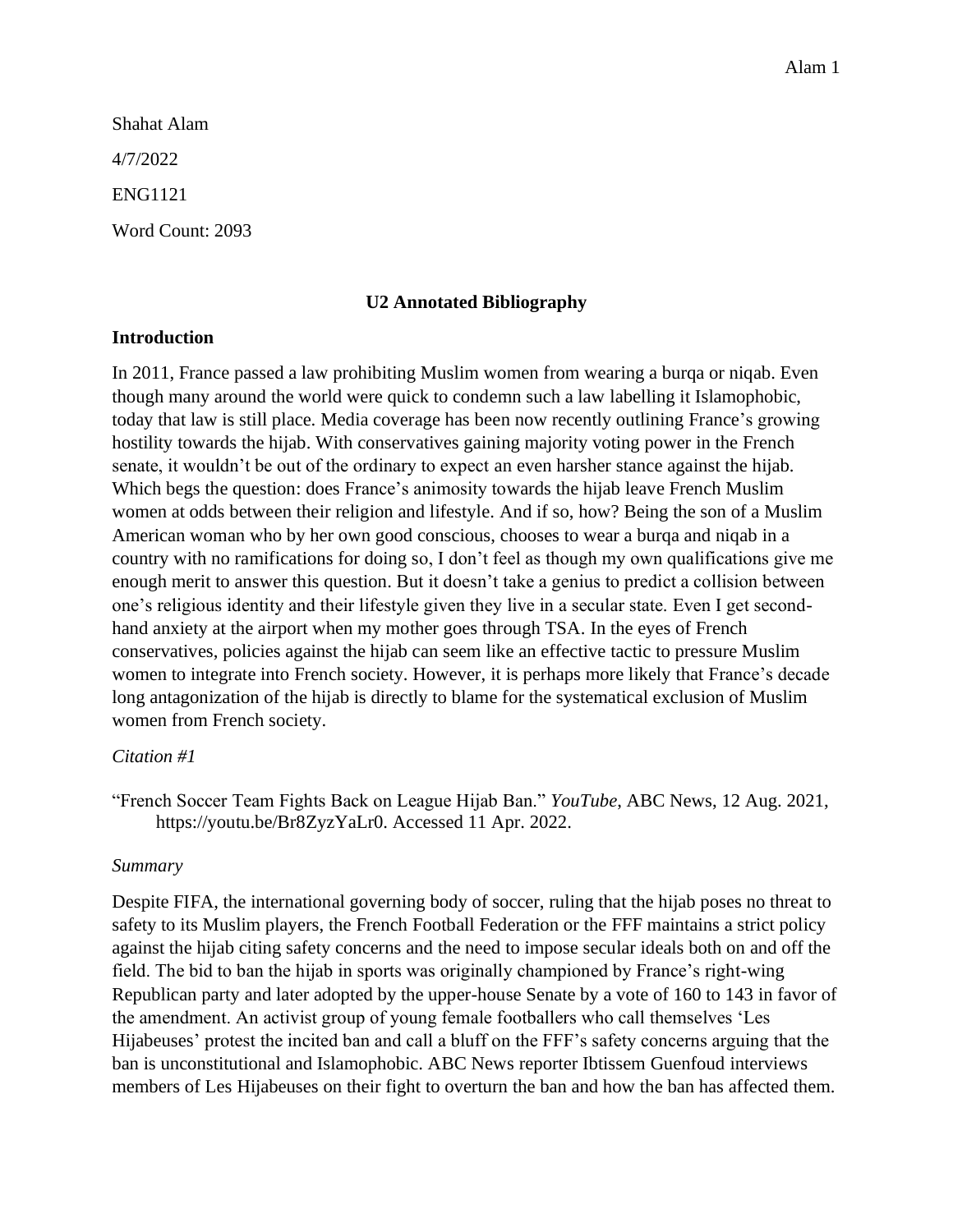## *Reflection*

France's hijab ban in sports is supposedly justified by the need to embody 'laïcité' or secularism and to uphold safety concerns. The latter of the two reasons argued by the FFF is, according to many members of Les Hijabeuses, an illegitimate defense of an Islamophobic amendment. Especially since the global governing body of soccer, FIFA, came to a different conclusion regarding to the safety of the hijab. The main line of defense for policies aimed against Muslims is the nation's need to preserve secular values above all else. However, members of Les Hijabeuses and opponents of the ban believe the actual reason for such targeted policies is embedded in the growing fear of the spread of radicalized Islam in France, a sentiment exacerbated by French conservatives who have a seat at parliament like Éric Ciotti. An advisor to Valérie Pécresse: the party's presidential candidate, Ciotti chastised the rest of parliament for their negligence to the spread of Islamism in French society. "Islamism is spreading in prayer rooms, mosques, homes and now in sports clubs!" he said. For the young members of Les Hijabeuses such animosity towards how they dress doesn't strike a new chord. Even though behind the veil they are just girls who don't wish to make a tradeoff between their passion and their faith, they know to people like Ciotti their choice to wear a headscarf will always make them a threat. Despite this, many of the girls in Les Hijabeuses play anyways, refusing to allow the conservative voices of France corner them into a choice between their passion and their faith. Finding parks in more lowkey suburbs, the members hold their games in secret. And while it's easy to applaud the young women for their defiance to pick between their passion and their religion, there are many young talents that have endured the reality of making such a choice. When Bilqis Abdul-Qaadir, an African American Muslim basketball talent in France, was met with exclusion over her choice to wear a hijab she put aside the basketball for a career in advocacy to help ensure that one day the tradeoff between passion and faith isn't necessary.

### *Quotation*

In an interview with ABC News, Bilqis said the following on her personal account with France's hijab ban in sports. "It ended up me having to choose between my passion and my faith, so it was a rough part of my journey…I lost my shot."

### *Citation #2*

Lang, Cady. "Where France's Possible New Hijab Ban Fits into History." *Time*, Time, 19 May 2021, https://time.com/6049226/france-hijab-ban/.

### *Summary*

On the tenth of May 2021, a prominent French politician by the name of Stanislas Guerini took to twitter to publicly condemn Sarah Zehmmahi, an engineer running for her local council, for sporting a hijab on her own campaign flyer. Guerini, one of the founders of sitting president Emmanuel Macron's political party LREM, holds an implicit title of one of France's most influential voices. Guerini used this voice to ridicule and attack a young woman running for local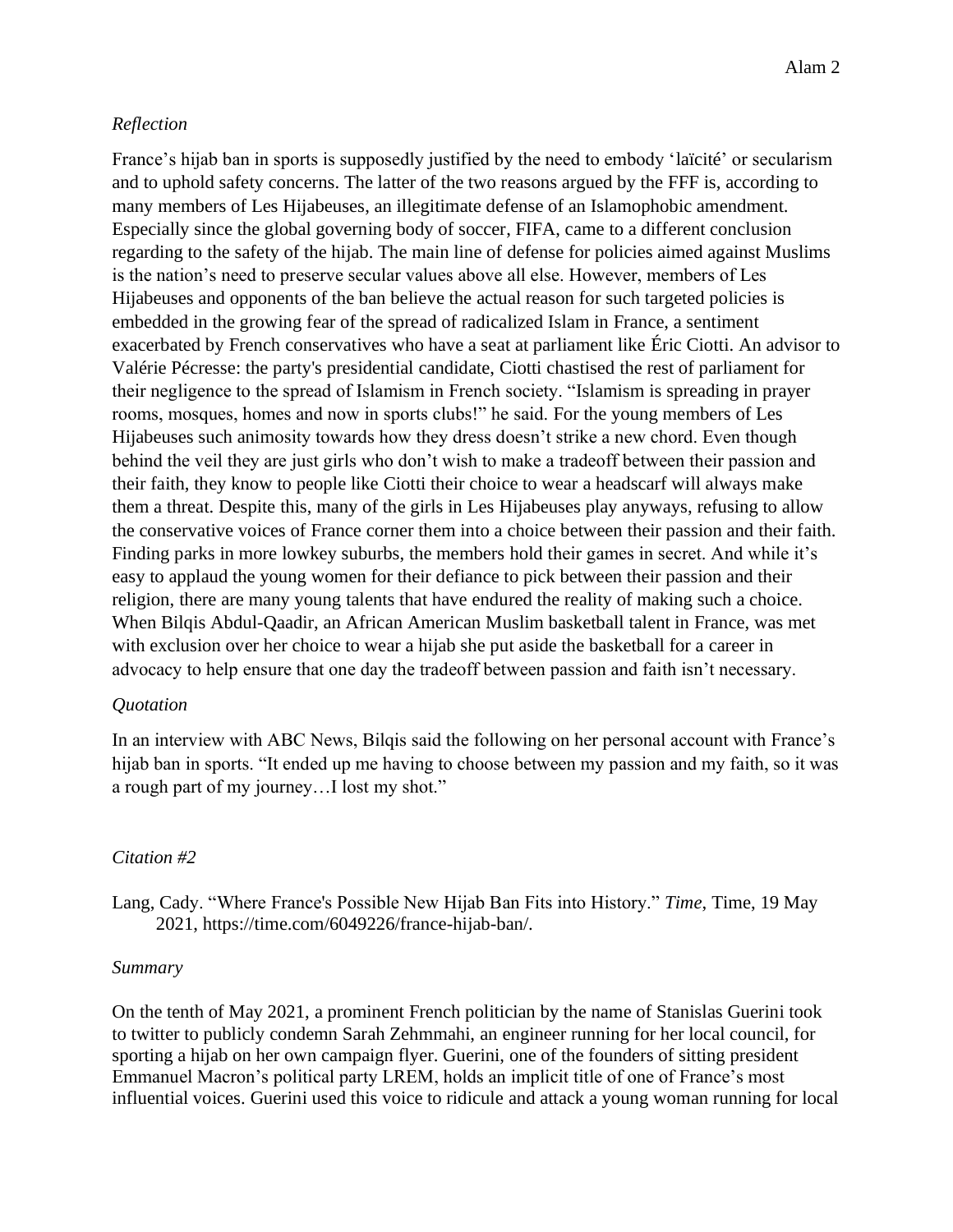council who identifies with France's marginalized Muslim minority. In his tweet Guerini stated that wearing a hijab on a campaign document is not compatible with the values of LREM. Many questioned the motive behind the tweet while others pondered whether it was appropriate for him to tell an adult woman how she should dress. Guerini later doubled down on his stance against Zehmmahi and the hijab with a tweet declaring that "this woman will not be an En Marche candidate."

# *Reflection*

Although many members of LREM stood in defense of Zehmmahi's right to wear what she pleases, like LREM lawmaker Naima Moutchou and LREM politician Caroline Janvier, it would be negligent to dismiss such discriminant behavior as that of a lone acting right-wing politician. It is more likely the issue stems from a gray area between the need to preserve secular ideals and blatant islamophobia. Sadly, it isn't a coincidence that a prominent politician like Guerini suddenly feels the need to speak his mind about the hijab. Guerini's tweets are preceded by a bid by the French Senate to bar all females eighteen and under from wearing the hijab in public. Although the senate maintains that such a procedure is necessary to effectively carry out the nation's "anti-separatism" bill, it wouldn't be far-fetched to argue that such a bill singles out France's female Muslim demographic. To put things into perspective the legal age to consent to sex in France is 15 whereas the legal age to consent to wear a hijab in France is now 18. This decade long furlough with France and its Muslim population have left many French Muslims wondering whether the agenda behind such scrutiny over the hijab is pro-secularism or just anti-Islam. Even if the motives for such harsh legal repercussions against an article of clothing are made obscure there is one undisputed truth the likes of Sarah Zemmahi have attested to firsthand. France has systematically made the hijab a barrier towards social mobility for an already marginalized religious minority.

### *Quotation*

Alia Al-Saji, an associate professor of philosophy at McGill University argues that French antagonization of the hijab is rooted in colonialism. Al-Saji tells TIME magazine: "French colonization of Muslim countries was often about controlling and managing populations that were of diverse religions… The hijab is a way of clearly showing that you are Muslim, which is colonially constructed as being opposed to colonialism. But it's also a site of potential resistance."

### *Citation #3*

Peltier, Elian, and Aurelien Breeden. "A Sports Hijab Has France Debating the Muslim Veil, Again." *The New York Times*, The New York Times, 28 Feb. 2019, https://www.nytimes.com/2019/02/28/world/europe/france-sports-hijabdecathlon.html?searchResultPosition=1.

#### *Summary*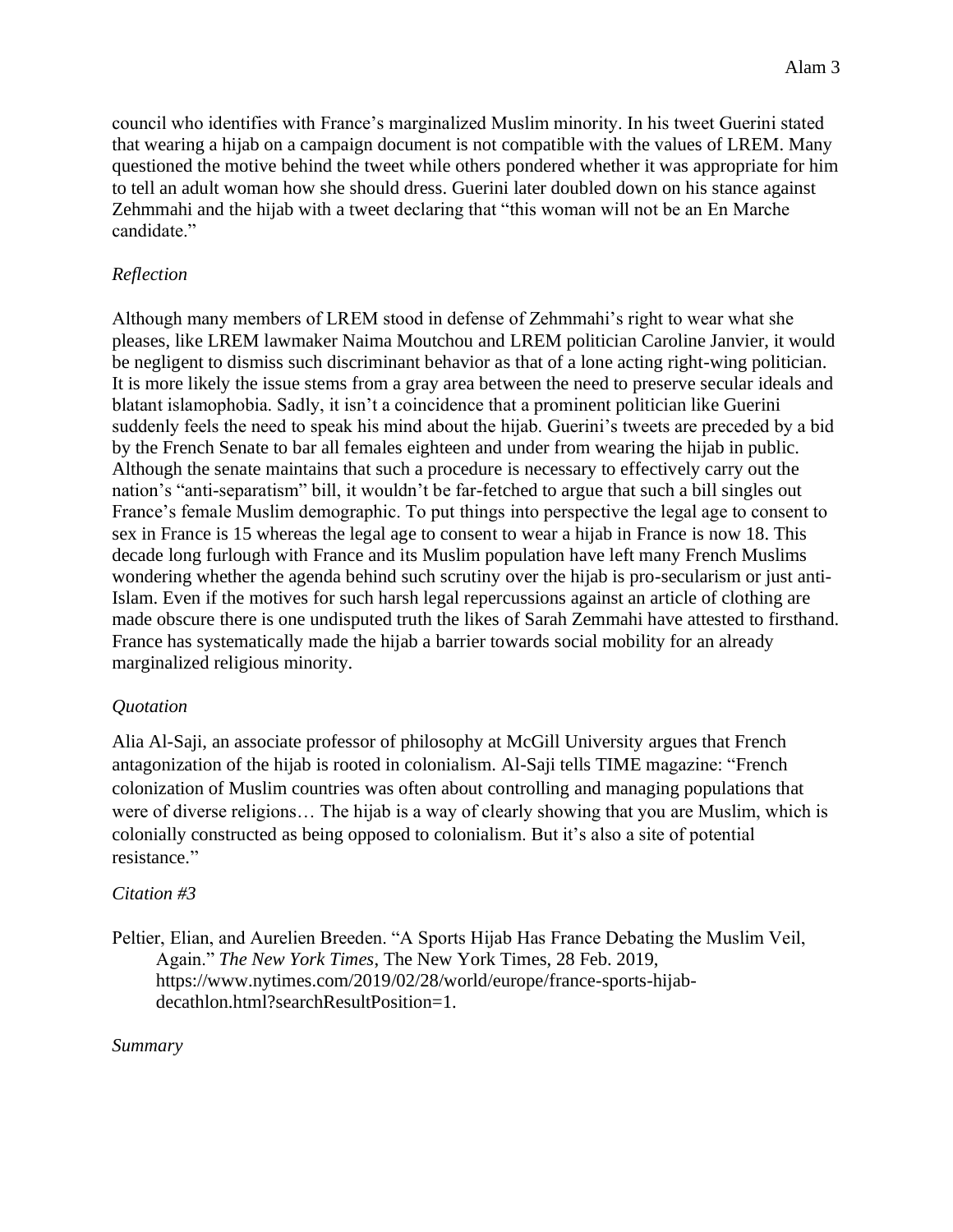The Decathlon controversy outlines the division in France between the desire to preserve secularism and basic religious freedom. Decathlon, a French retail company, undertook massive backlash for manufacturing a sports hijab catered towards France's Muslim female demographic. While initially standing their ground and arguing that the purpose of the sports hijab was to democratize sports pointing out that Muslim females often ran with ill-adapted hijabs. Unfortunately, the overwhelming criticism led the retail giant to pull the product from shelves before it was ever sold.

## *Reflection*

The criticism comes from French secularists and women's rights activist who argue that companies native to France like Decathlon should take a vigilant stance against such "oppressive clothing". Unlike the niqab and burka, wearing the hijab in France does not usher legal ramifications. While the hijab is not fundamentally banned, public displays of one's religious affiliation puts a good enough majority of the French population at unease. Here is what Aurore Bergé, a spokeswoman for Republic on the Move, President Emmanuel Macron's party had to say on the hijab "Those who tolerate women in the public space only when they are hiding are not lovers of freedom." And similarly, the Observatory of Secularism, an agency that assists the French government in enforcing "laïcité", uses the same rhetoric in their stance against the head scarf. But many can be left wondering where the real origins of this anti-hijab sentiment stems from. Does it really stem from the need to uphold the nation's secular ideals or is the reason much grimmer than that? Many see this attack on the hijab on the grounds of secularism as a front for an anti-Islamic agenda and believe the issue to be much more one-sided. Italian Imam Izzedin Elzir's image of nuns on the beach in their religious outlines the double standard with the recently imposed banned on the burkini. The image, appearing across social media and in outlets as prominent as the New York Times, implied the hypocrisy of a ban targeting Muslims and ignoring Christians.

### *Quotation*

Sylvie Eberena, 38, a Muslim entrepreneur and coach who runs a fitness website uploads workout tutorials in which she wears her hijab. She remarks that it is sad to see Decathlon not be able to withstand external pressure in a fight to democratize fitness especially with the growing number of veiled women practicing sports. It is evident how France's stance against the Hijab is pushing Muslim women to a crossroads between faith and integration. Sylvie reminds us that their fight to "not have to choose between the two" is far from over stating "But we didn't wait for Decathlon to sell a runner's hijab to work out with our head scarves. And we will keep working out without them."

### **Conclusion**

It is not unusual for a Muslim French woman to find themselves at a crossroads between their lifestyle and religious identity. It is not our job to study which path they choose, but rather asl why they are forced to make the decision between the two in the first place. The laws in France purposefully antagonize religious symbols like the hijab to exclude an already marginalized group from the rest of society. Girls wearing hijabs wishing to play sports competitively in